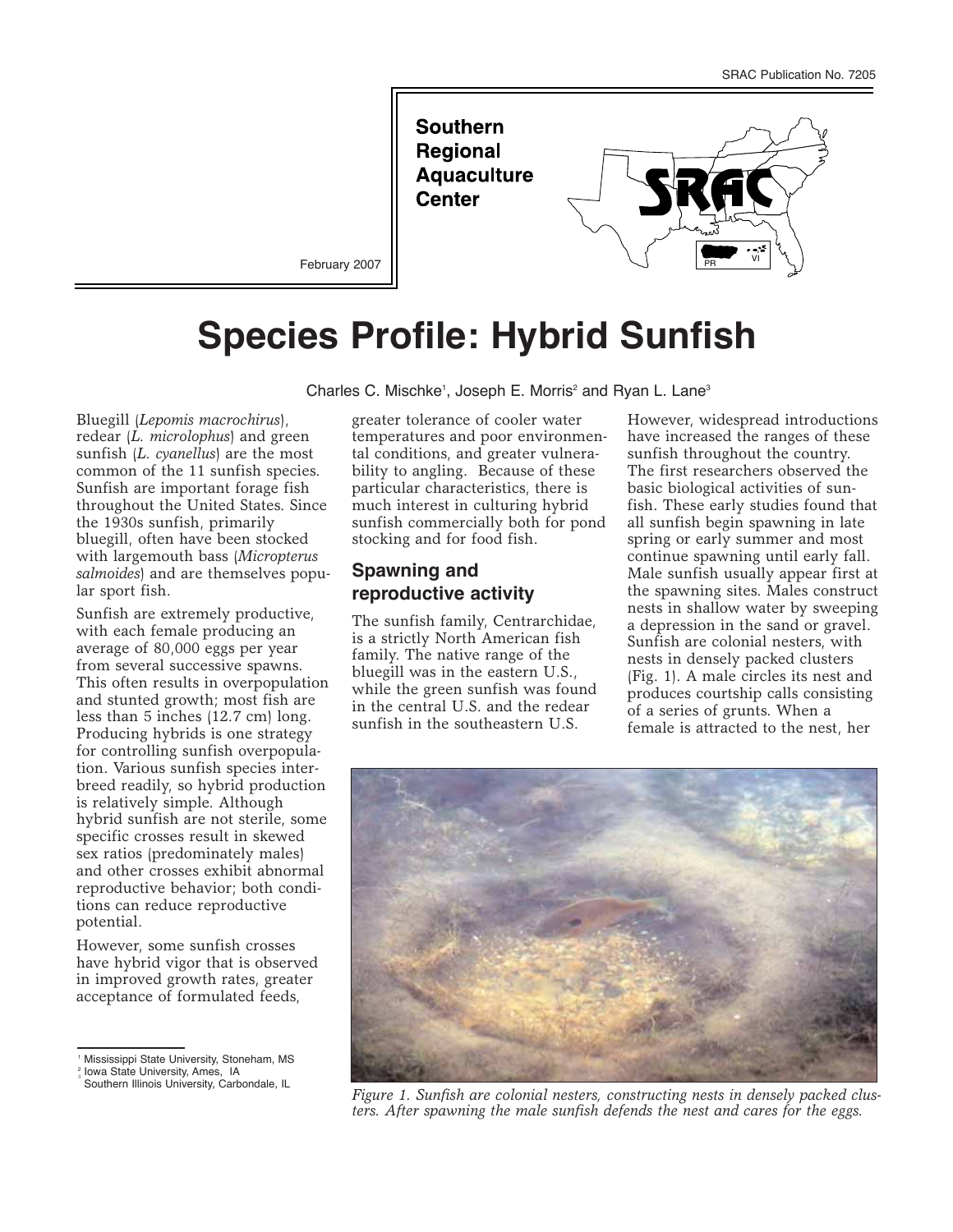eggs are deposited and then fertilized. One female may deposit eggs into several nests, and more than one female may deposit eggs into a single nest. After spawning, the female leaves the nest. The male remains to defend the nest from predators and fan the eggs to keep them aerated and clean of debris. Different sunfish species—i.e., bluegill and redear—are often found nesting together in the same colony.

Bluegill and green sunfish can spawn several times after water temperatures reach 70 ºF (21 ºC). The suitable temperature range for bluegill reproduction is 68 to 86 ºF (20 to 30  $^{\circ}$ C), combined with a 12to 16-hour photoperiod.

# **History of hybrid production**

The earliest research on stocking hybrid sunfish for population control was conducted in the 1940s. Hybrids between female redear sunfish and male bluegill resulted in only 2 percent females, demonstrated good growth rates, and were considered excellent for stocking into small ponds. In the 1960s, all possible crosses between bluegill, redear sunfish and green sunfish were made. The resulting offspring showed different sex ratios. A cross with a female redear sunfish and male green sunfish produced offspring with a 50:50 sex ratio; however, all other crosses resulted in more than 70 percent males.

# **Broodstock: selection of species and sex identification**

When producing hybrid sunfish it is critical to identify both the species and sex of the parent fish. Many taxonomic keys are available for species identification. Parent stock purity is important because offspring viability and performance will be affected. The sex of a selected parent species affects the  $F_1$  (first generation) offspring performance and sex ratios. For example, the most common hybrid parents are the green sunfish female and bluegill male; this cross produces  $F_1$  offspring with many desirable characteristics (skewed sex ratio, rapid growth rate); however, the reverse cross does not.

Like most fish, sunfish are more easily sexed during the breeding season (Fig. 2). As spawning nears, males take on distinctive, brilliant, spawning colors and it is usually easy to express milt from the vent. During the breeding season, the abdomens of females are fuller and rounder than those of males. Males tend to be larger than females and have more square-shaped bodies.

Although coloration and appearance are helpful in determining sex, gamete verification is usually necessary for a positive identification. First, use gentle pressure on the abdomen, moving from the middle of the abdomen back to the vent. If milt (white liquid) is expelled from the urogenital opening, the fish is a male. If no milt appears, the fish is probably a female but positive identification requires a capillary tube. A 0.04- to 0.05 inch-wide (1.1- to 1.2-mm) and 2 to 4-inch-long (5- to 10-cm) capillary tube should be used. Hold the fish upside down and gently insert the capillary tube through the urogenital opening (Fig. 3). Once the capillary tube is inserted into the



*Figure 2. Sunfish are more easily sexed during the breeding season. The male bluegill (below) tends to be larger than the female (above) and takes on distinctive spawning colors.*



*Figure 3. Inserting a capillary tube into the sunfish urogenital opening to retrieve eggs is the most reliable method for sexing adult fish.*

urogenital sinus, angle it back toward the tail and slightly to one side. Then, gently push the tube through the oviduct and into the ovary. Use gentle force while slightly twirling the capillary tube back and forth. When the tube is inserted, place a finger over the end of the tube and remove it. If eggs are seen in the tube, the fish is a female. If no eggs are present and no milt was expelled, then sex cannot be determined and the fish should not be used.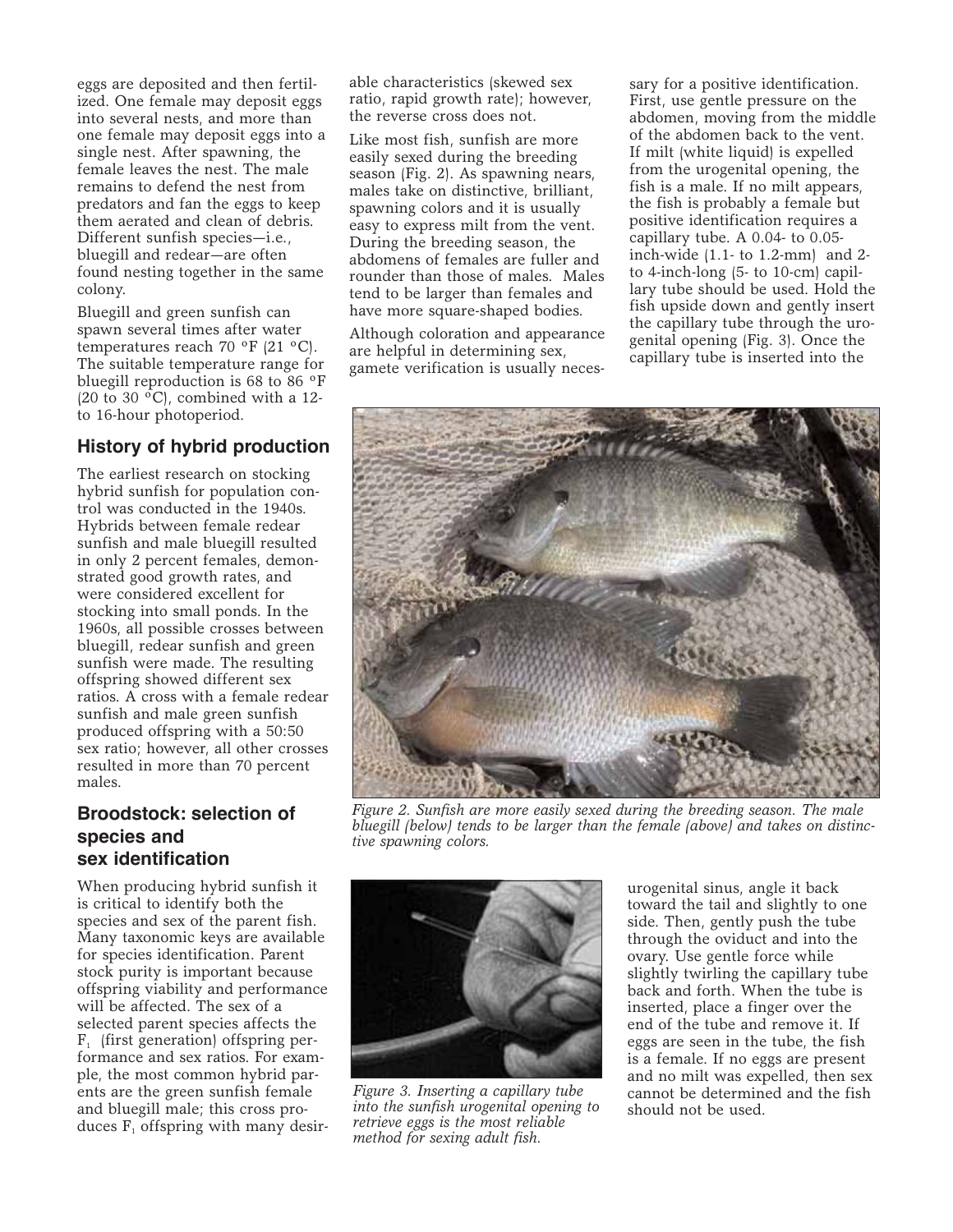# **Egg and fry production**

There are two main methods of producing hybrid sunfish—stocking parent species into ponds for natural reproduction or artificial production through intensive hatchery methods.

Stocking parent species into empty ponds is currently the most common production method. Ponds less than 1 acre (0.4 ha) are preferred. To prevent contamination with undesirable sunfish, dry the spawning pond thoroughly and treat all depressions with approved fish toxicants before filling it and stocking with broodfish. Water from surface sources must be filtered using a Saran filter to prevent the introduction of undesirable fish. After the pond has been properly prepared, select mature male and female sunfish (preferably 2+ years old) and stock them into the pond. Stock 2-year-old parent fish at a 1:1 ratio of males to females at a rate of 30 to 40 pairs per acre (75 to 100 pairs/ha). Forty pairs per acre should yield approximately 100,000 fry per acre (247,000 fry/ha). Parents are allowed to spawn naturally in ponds and the young are raised in the same ponds as the adults until they are at least 2 inches (5 cm) long.

Even though most hybrids have been produced in ponds, intensive hatchery methods also have been successful. Eggs from one or more mature females of a selected species are stripped into damp glass Petri dishes. Then milt is stripped from one or more males of a selected species onto the eggs. Or, the testes from males can be excised and cut up, diluted with de-chlorinated water, and then added to the eggs. After mixing milt and eggs, water is added and the mixture is left for 2 minutes so fertilization can occur. Fertilized eggs are then transferred to clean glass Petri dishes containing dechlorinated water and allowed to become water hardened. Then the fertilized eggs are rinsed with water and the glass dishes are placed in aerated aquaria.

A second intensive hatchery practice involves manipulating temperature and photoperiod to induce spawning. Fish are held in tanks at a male-to-female ratio of 1:2 to 1:4. Removable artificial substrates are placed in the tanks for spawning (Fig. 4). The artificial nest pictured was made by removing the bottom 2 inches (5 cm) from a 5-gallon (19-L) plastic bucket and adding loose pea gravel to the bottom.



*Figure 4. Removable artificial substrates can be used during induced spawning of sunfish.*

Begin with summer conditions (72  $\,^{\circ}$ F [22  $\,^{\circ}$ C] and 16 hours of light) and gradually reduce temperature and photoperiod to simulate winter conditions (59 ºF [15 ºC] and 8 hours of light) over a 2-week period. Hold fish in winter conditions for 4 weeks and then gradually return them to summer conditions over an additional 2 weeks. Fish begin spawning on artificial substrates 2 to 6 weeks after the completion of the temperature and photoperiod manipulation. After spawning, remove the substrates with attached eggs for hatching and replace with fresh substrate. Using this method, eggs and fry can be produced at any time of year.

Eggs in substrate will hatch in 2 to 10 days, depending on the cross being produced and the temperature. Yolk sac absorption and subsequent swim-up stage (from 2 to 7 days post-hatch) also depend on the specific cross being produced and the temperature. Swim-up is the critical stage in sunfish development because larvae must switch from relying on their yolk

sacs for nutrients and energy to obtaining food from the environment. During this stage, nutrients from the yolk sac are depleted and the larva's mouth becomes more fully developed (Fig. 5). Larvae will



*Figure 5. At the swim-up stage, larval sunfish must switch from obtaining food from their yolk sacs to obtaining food from the environment.*

starve if they do not begin to consume food at this time. The first prey items must be small enough to fit into the sunfish's mouth (i.e., small zooplankton, including rotifers and copepod nauplii). Sunfish grow rapidly, and as mouth size increases, larger prey such as cladocerans, and eventually larger aquatic insects, are consumed. When reared in the hatchery, a commercial larval fish feed less than 250 µm should be fed at first, followed by progressively larger feeds as the sunfish grow. Hybrids (green sunfish female x bluegill male) will survive when fed commercial feed, but survival is greatly increased when newly hatched brine shrimp (*Artemia*) nauplii are fed during the first 7 days.

## **Grow out**

#### **Pond culture**

The accepted marketable food size for sunfish is 8 to 12 ounces (227 to 340 g). Sunfish require at least 2 years to reach this size. Recommended stocking rates for hybrid sunfish grow out is 5,000 to 7,000 juvenile fish per acre (12,355 to 17,279 fish/ha) in year 2. Given the brood fish stocking rate of 40 pairs per acre (100 pairs/ha), it is anticipated that 100,000 fry per acre (247,000 fry/ha) will be produced in year 1. Fingerling sunfish should be stocked at 4 inches (10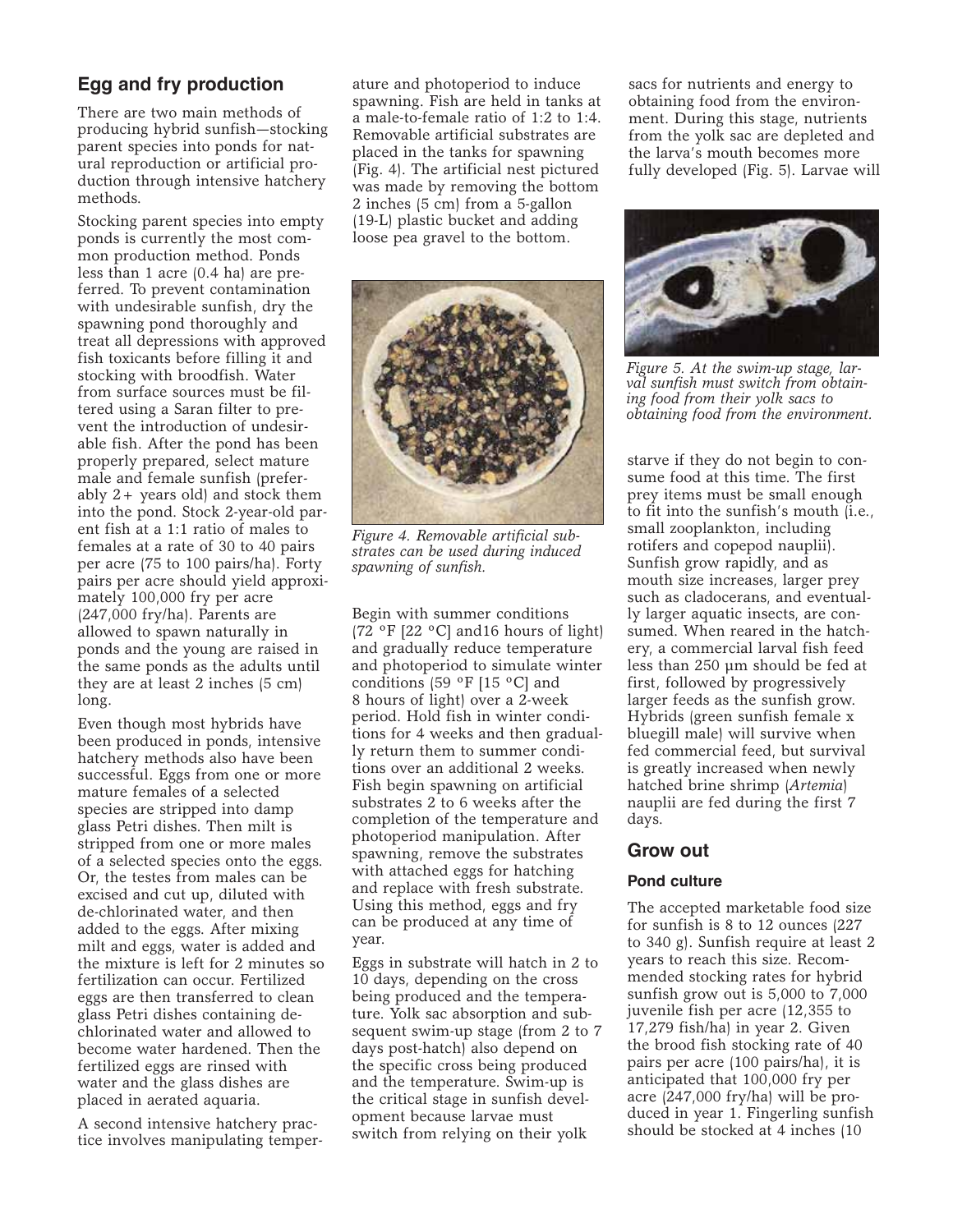cm) or larger and graded for size uniformity. Net production of 554 to 841 pounds per acre (622 to 942 kg/ha) can be expected when stocking hybrids at 3,238 to 5,666 fish per acre (8,000 to 14,000 fish/ha), with mean survival about 75 percent. In Kentucky, a net yield of 1,718 pounds per acre (1,926 kg/ha) was obtained by stocking 5,000 fish per acre (12,355 fish/ha) at an initial stocking size of 2.3 ounces (66 g). When water temperature reaches 72 ºF (25 ºC), fish should be fed a 35 percent protein diet at 3 percent of their body weight per day.

#### **Cage culture**

Cage culture of hybrid sunfish might be an attractive and viable option in areas where regular pond culture would not be practical. Irregularly shaped ponds, quarry pits or other bodies of water that cannot be seined easily are potential sites. Cage culture requires a relatively low initial investment and allows the simultaneous use of ponds for sport fishing or the culture of other species. There is no unwanted fish reproduction because sunfish cannot spawn in cages suspended in the water column. Therefore, fish size can be kept uniform and inventories are accurate.

Five hundred sunfish fingerlings can be stocked into a cage measuring 4 x 4 x 4 feet (1.2 x 1.2 x 1.2 m); 2,000 sunfish can be stocked into an 8- x 8- x 4-foot (2.4- x 2.4- x 1.2-m) cage. A more conservative guideline is to stock six fish per cubic foot (200 fish/m3 ). As observed in pond culture, best results are obtained when first-year stocking densities are reduced for the second year final grow out. As with pond-reared fishes, hybrid sunfish cultured in cages are fed a 35 percent protein diet with an anticipated mean feed conversion ratio of 3.54 and a specific growth rate of 1.03.

#### **Recirculating systems**

If sufficient land or water resources are not available, a recirculating system may serve for

hybrid sunfish grow out. Recirculating systems usually use tanks for production so less land is required than in pond culture. Also, recirculating systems use much less water than ponds. However, recirculating systems have higher fixed costs (e.g., pumping costs and oxygenation) and require more intensive management and labor than pond culture.

Unlike pond production, a nutritionally complete diet is required to grow sunfish in recirculating systems. Hybrid sunfish in recirculating systems require dietary crude protein levels of more than 40 percent. Grow out stocking densities for sunfish in recirculating systems have not yet been determined. In an earlier NCRAC-funded project, stocking densities of 1.7 pounds per gpm (0.2 kg/Lpm) did not result in marketable fish within 30 months of stocking age-1 fish.

In Iowa, after 17 months in ponds and 12 months in an indoor system, hybrid sunfish had not reached marketable food size, even with repeated grading. This study indicated that there are still practical problems in the intensive culture of hybrid sunfish in recirculating systems.

#### **Nutrition**

Little is known of the nutritional requirements for specific life stages and species of sunfish. In ponds, producers often depend on natural food organisms (e.g., zooplankton and benthic organisms). However, with high fish densities these natural food sources can be depleted quickly. Therefore, producers should consider using supplemental diets to maintain high growth rates. Feeds that contain high levels of dietary protein (40 percent or more) and at least 10 percent dietary lipid (fish oil) improve the growth and production potential of hybrid sunfish. But when natural food is available, a dietary crude protein level of 36 percent is adequate to obtain maximum mean harvest weight. A mix of floating and sinking forms of pelleted feed 1 ⁄8 inch (3 mm) in

diameter is recommended to balance the higher cost of floating feeds with the ability to observe feeding activity.

It has been shown that feeding frequency does affect the growth rates of juvenile hybrid sunfish. Increasing from one to three daily feedings increased food consumption and growth rates. The appetites of juvenile hybrid sunfish vary with the time of day, and daily appetite patterns change with feeding frequency. Three daily feedings produce the highest growth rates, but it is important to know how much to feed each time to avoid over- and underfeeding.

# **Environmental conditions for growth**

Optimal temperatures for sunfish growth are 68 to 86 ºF (20 to 30 ºC). Most sunfish also spawn when temperatures are in this range. Sunfish growth generally increases as temperatures increase up to approximately 86  $\,^{\circ}$ F (30  $\,^{\circ}$ C), and then decrease at higher temperatures. The highest specific growth rate (SGR), 2.35 percent per day, was recorded at 86  $\rm{^{\circ}F}$  (30  $\rm{^{\circ}C}$ ).

Temperature affects not only growth, but also survival. Bluegill eggs hatch at temperatures ranging from 73 to 93 ºF (23 to 34 ºC). The maximum hatch rate for bluegill eggs occurs at 72 to 75 ºF (22 to 24  $^{\circ}$ C); this range is similar for hybrids. Fry have more thermal tolerance than eggs and juveniles have more thermal tolerance than fry.

There are no sunfish-specific guidelines for other water quality parameters. The broad guidelines recommended for other warm-water fish should be used. Alkalinity and hardness should range from 50 to 200 ppm as  $CaCO<sub>3</sub>$  and pH should be 6 to 9. Carbon dioxide, un-ionized ammonia, nitrite and hydrogen sulfide should be kept at the lowest possible levels.

#### **Disease**

Although hybrid sunfish are considered hardy in the wild, they are susceptible to disease when grown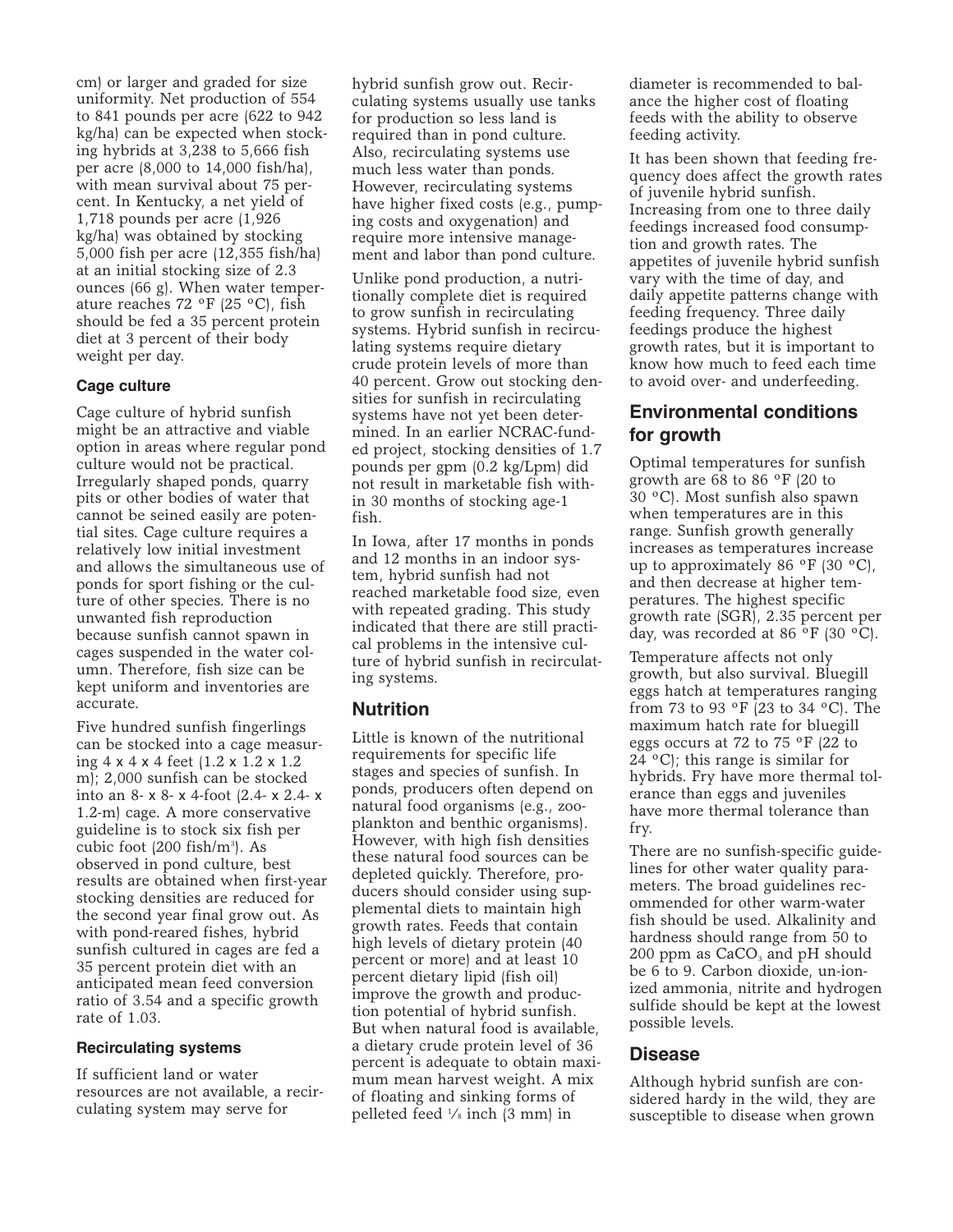at high densities. Bacterial, fungal and parasitic infections often plague cultured populations, regardless of culture method.

Columnaris is the most common bacterial infection in sunfish culture, but it seldom causes mortality. Infected fish should be removed rapidly and discarded to prevent horizontal transmission of the disease. Fungal infections can cause mortalities in cultured sunfish. *Saprolegnia* spp., the most common fungal infection, can be associated with dramatic temperature decreases. To avoid fungal infections, fish should be properly acclimated to the water temperature for best growth and temperatures should be kept constant. Digenetic trematodes such as black grubs (*Uvulifer ambloplitis*), white grubs (*Posthodiplostomum minimum centrarchi*), and yellow grubs (*Clinostomum marginatum*) are commonly found in sunfish. These grubs do not cause significant mortalities but do affect marketability. It is important to prevent infection because infected fish cannot be treated. To prevent grubs, limit bird access and reduce snail populations.

## **Harvest**

Most sunfish producers do not harvest fingerlings until the mean length of fish is 2 inches (50 mm), because smaller fish can be stressed by handling. Spring or fall is the recommended time for harvesting fingerlings and adult sunfish because water temperatures are lower then. Most producers use a non-tarred seine (square mesh 1 ⁄4 to  $\frac{1}{2}$  in, 6 to 12 mm) for pond harvest. Harvesting cages and recirculating systems is easier than harvesting ponds, but large harvests tend not to be as practical (Fig. 6).

## **Processing**

There is no standard method for processing sunfish. Processing methods vary by location and social culture. After scaling, fish may be processed in-the-round (eviscerated or head removed and eviscerated) or filleted (skin on or skin off).



*Figure 6. Harvesting hybrid sunfish from cages and recirculating systems is relatively easy.*

There also is no standard market weight for sunfish. The weight of a marketable food fish varies among locations and cultures; however, fish weighing more than 4 ounces (110 g) may be classified as marketable food fish. Considerable weight is lost from filleting as compared to in-the-round processing (58 vs. 32 percent, respectively); therefore, in-the-round cuts may be more profitable for producers with smaller fish from shorter grow-out periods. Sunfish may some day be available in live markets, considering the popularity of tilapia.

# **Regulations and permitting**

Some states may classify sunfish as game fish and regulate their sale. Some states (Wisconsin, for example) have regulations against the stocking of hybrid sunfish in public waters. Given the diversity of state regulations, aquaculturists should consult with their state authorities to determine if there are regulations on rearing and selling sunfish.

## **The future**

There is much interest in the intensive production and marketing of hybrid sunfish for food. However, sunfish culture on a commercial scale is a small industry at this time. The North Central Regional Aquaculture Center (NCRAC) surveyed state aquaculture contacts to

determine the number of sunfish producers in each state, specific species produced, culture methods used, the most commonly used markets, and prices received. Nationally, there are about 485 sunfish producers with about onefourth of them producing hybrids (various crosses). Most commercial operations use pond culture and are located in Texas and Wisconsin. The primary markets for hybrid sunfish are for sport fish stocking and fee-fishing operations, though some states did report a market for food fish, bait and scientific research. The price per pound varies according to the source and the local markets, but producers could expect at least \$1.00 per pound.

The most cost-effective strategies for fingerling production and grow out have not been determined. Out-of-season spawning techniques can use relatively small amounts of space with minimal investments, but pond culture is probably the most cost-effective method for grow out. Although hybrid sunfish have limited reproductive potential, some reproduction does occur in ponds. One way to control this limited reproduction might be to stock a small number of largemouth bass, channel catfish or other predatory fish during the second year of production, so that  $F<sub>2</sub>$  generations are consumed.